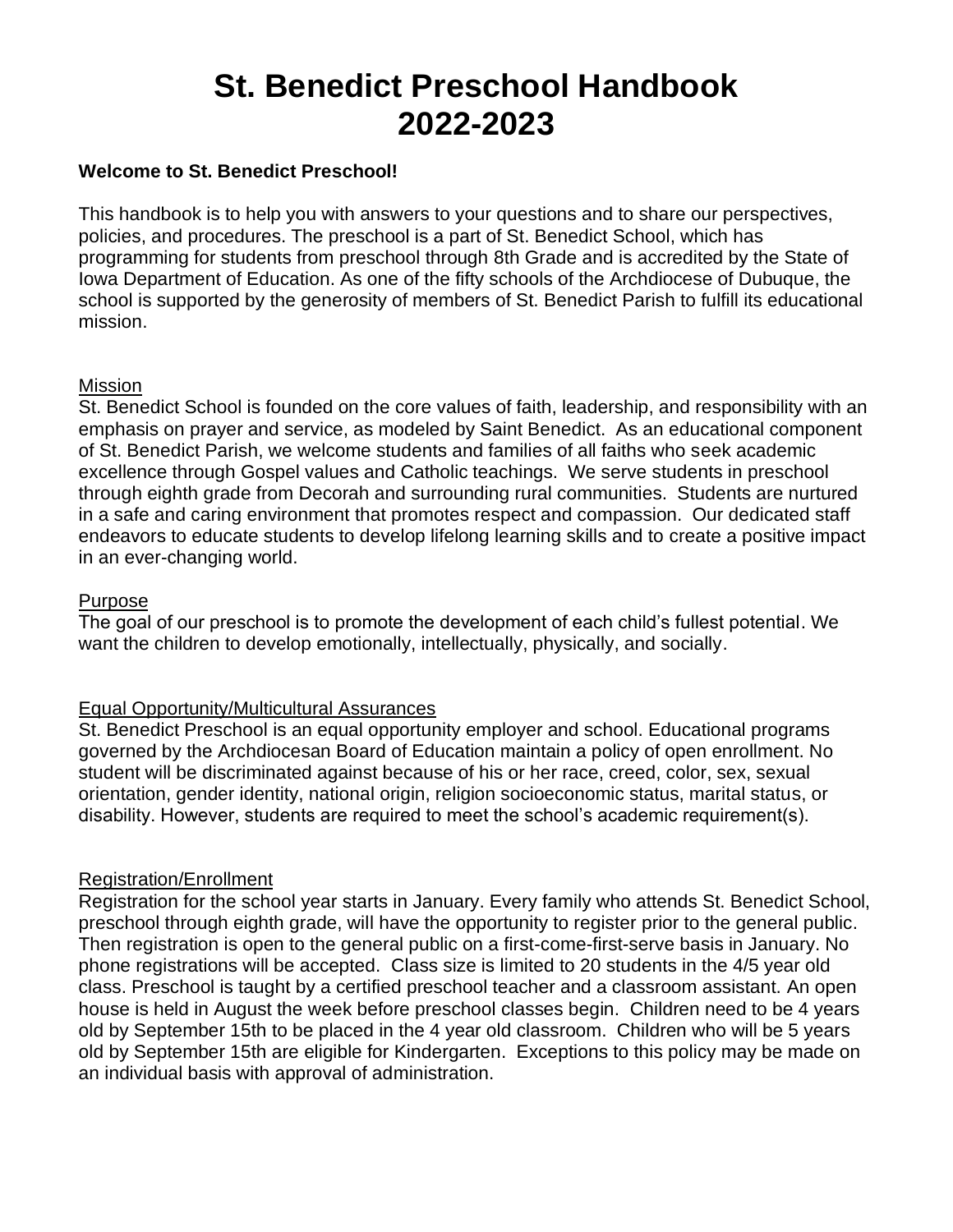# Tuition:

Preschool days are Monday, Tuesday, Thursday and Friday.

-The morning session is from 8:15am – 12:15pm, and is provided at no cost to families, as it is covered by the Iowa State Preschool Grant.

-The full day option of the 4 yr. old program is also available from 8:15am – 3:00pm. The fee for four full days is \$190/month.

-Lunch fees are paid to the Decorah Community School District according to their schedule. Free and reduced lunch applications are available. All monthly payments are due by the 15th of that month, beginning September 15th.

# Enrollment:

To enroll a child, the following must be completed:

- A physical exam form completed and signed by your physician
- A record of immunization on the State of Iowa Immunization Certificate
- Emergency contact form
- Consent for Non-prescription Medication
- Permission slip allowing your child to participate in field trips
- Media release allowing your child to be photographed while in the preschool program
- Pick-up authorization

## Records/Statement of Health

The state requires each preschool age child to have an admission physical exam report. This report includes an immunization record that is in compliance with the Iowa State Health Department regulations. Each preschool-age child shall have an admission physical examination report signed by a licensed physician or designee in a clinic supervised by a licensed physician. This report shall include past health history, status of present health, and recommendations for continued care when necessary. A statement of health condition signed by a physician or designee shall be submitted annually thereafter. This does include the child who has a medical or religious exemption, which must be on record.

# Required Immunizations

Applicants enrolled or attempting to enroll in a licensed childcare center shall have received all of the currently required immunizations or have a waiver on record. The preschool health records are audited by the Public Health Department and any student not in compliance may be removed from the program immediately. Plan ahead so that your child's program is not interrupted.

# **Withdrawal**

If you find it necessary to withdraw your child from our program for any reason, we ask that you give one week's notice in writing. If a child stops coming and written notice is not given, you will continue to be charged until such notice is received, as we can't give your child's space to a child on our waiting list unless we know for sure that she/he will not be returning.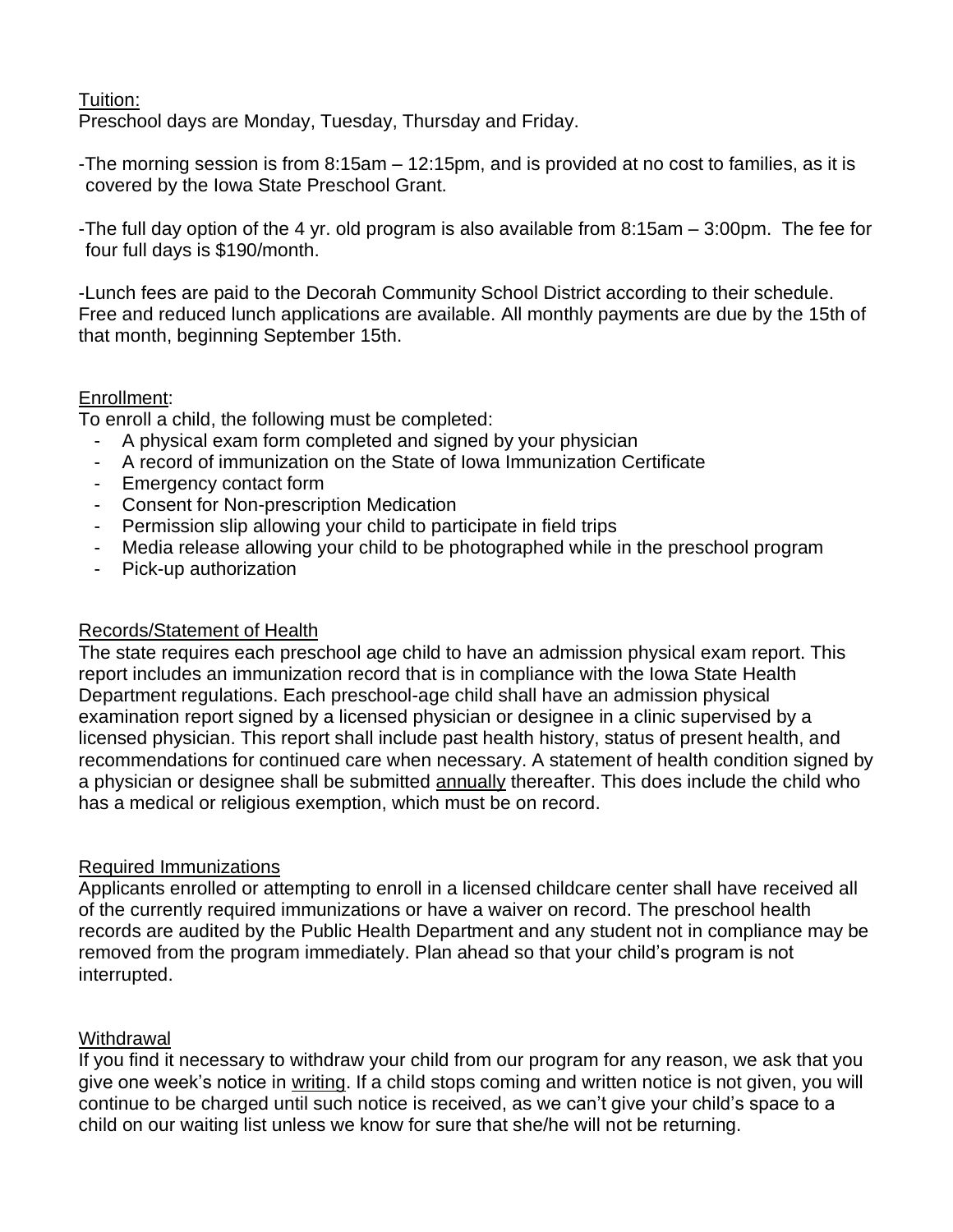Early Childhood Learning Goals **/** Archdiocese of Dubuque Catholic School System

- **EXEDENT** demonstrate respect for social and cultural diversity, for community and social roles.
- use language to effectively communicate and gain satisfaction through reading, writing, listening, and speaking.
- **represent ideas and feelings through creative play, drama, dance and movement, music,** art, and construction.
- **•** think critically, reason, and solve problems.

# Children:

- demonstrate a positive self-concept, appropriate self-control, and a sense of belonging.
- demonstrate curiosity about the world, confidence as a learner, creativity and imagination, and personal initiative.
- demonstrate relationships of mutual trust and respect with adults and peers, understand
- construct understanding of relationships among objects, people, and events such as classifying, ordering, number, space, and time.
- construct knowledge of the physical world, manipulate objects for desired effects, and cause and effect relationships.
- demonstrate appreciation for the fine arts, humanities, and sciences.
- become competent in management of their bodies using both gross and fine motor skills.
- demonstrate knowledge about the care of their bodies and maintain a desirable level of health and fitness.

# Program Expectations:

The content for the preschool program is developmentally appropriate and reflects the purpose previously described and based on each of the following foundational premises:

The St. Benedict Catholic School preschool program provides unique opportunities to enhance the development of the whole child. Child-centered and developmentally appropriate experiences enable each child to foster feelings of self-worth, self-respect, and love for others.

A cooperative and supportive teaching partnership between family and school is essential in providing a positive and enriching early childhood experience (learning and life).

The teacher's role is to facilitate the child's experiential learning process by providing an integrated and multi-sensory environment that uses a variety of materials and modes.

The young child needs a flexible environment that offers the security of definite limits while providing freedom and flexibility so that each child can grow in self-expression in a noncompetitive environment.

The preschool program provides appropriate developmental aesthetic and artistic experiences that enable the child to:

- Develop enthusiasm for the arts
- **Imagine and visualize through the arts**
- Respond through the arts
- **Express and represent through the arts**
- Interpret through the arts
- Create through the arts
- Appreciate the arts
- **•** Think, learn, and communicate through the arts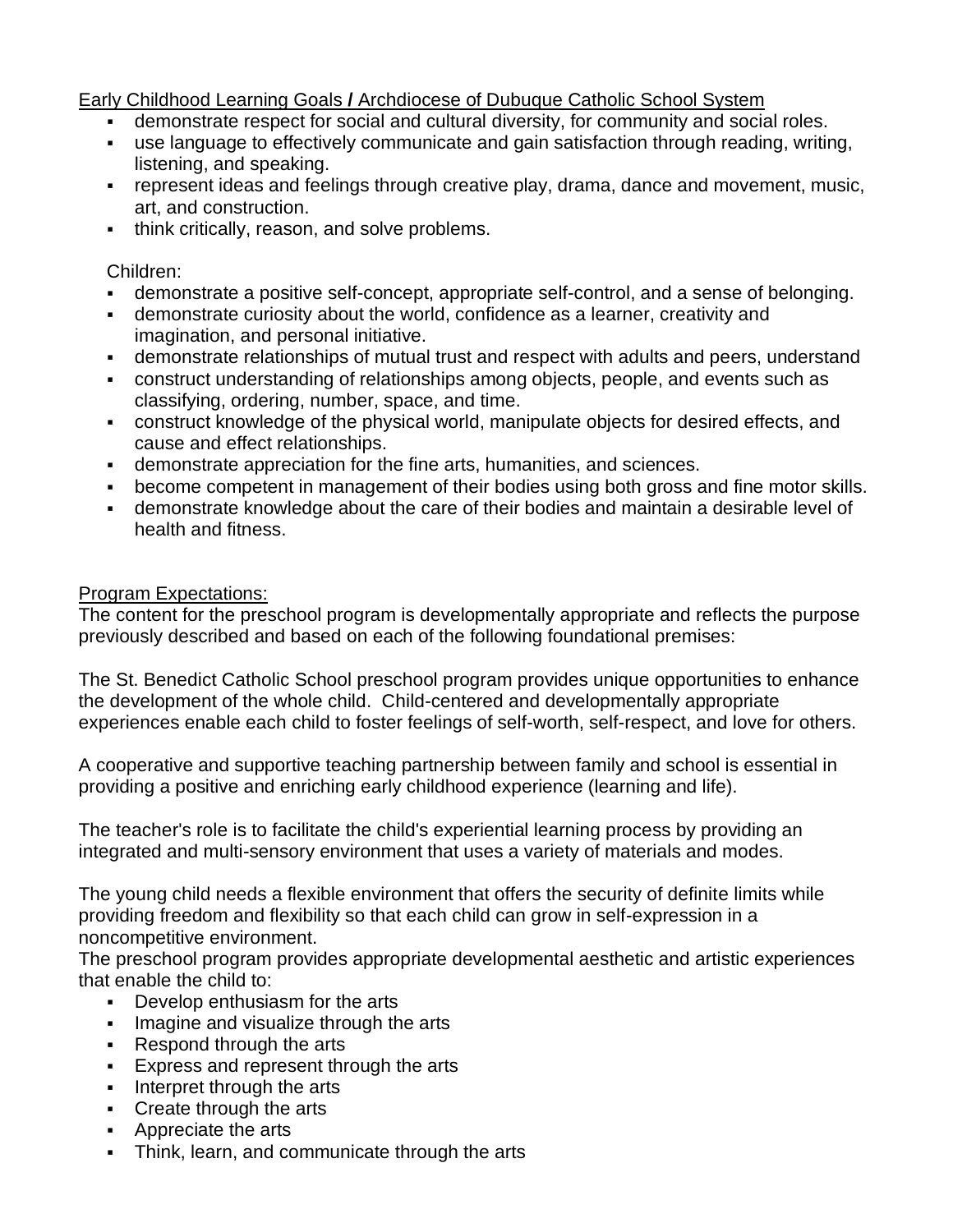The preschool program provides appropriate developmental intellectual experiences that enable the child to:

- Sustain and extend natural curiosity
- Develop thinking through meaningful learning experiences
- Use language to facilitate thinking and learning
- Use language to communicate effectively
- **•** Develop and integrate the attitudes, skills, and knowledge of the fine arts, humanities, practical arts, and sciences
- Become an independent lifelong learner

The preschool program provides appropriate developmental experiences in the development of responsibility, which enable the child to:

- Value and respect individual contributions
- Value, respect, and appreciate cultural identity and heritage
- Accept and demonstrate empathy
- **Establish a collaborative environment and acquire cooperative and independent social** skills
- Respect and care for the environment
- Adapt to a changing world

The preschool program provides appropriate developmental emotional and social experiences which enable the child to:

- Develop a positive, realistic self-concept
- Develop interdependence
- Set appropriate goals and feel satisfaction in accomplishments and efforts
- Cope with change
- Share and cooperate
- Develop friendships
- Learn from others
- **Enjoy living and learning**

The preschool program provides appropriate developmental physical development experiences that enable the child to:

- Learn and practice safety procedures
- Take care of and respect their bodies
- Develop awareness of good nutrition
- Develop a wide variety of motor skills while maintaining physical fitness
- **Develop an appreciation and enjoyment of human movement**
- **EXECT:** Learn social skills in a physical activity setting

## Birthday Treats & Snacks

St. Benedict Preschool encourages any parent who wishes, to provide the classroom with treats/healthy snacks. In accordance with the Healthy Kids Act, please be sure snacks are purchased and in their original packaging.

Examples of healthy snacks may include: Trail Mix Graham Crackers Low-Fat Pudding 100 Calorie Snack Bags Granola **Low-Fat Popcorn** Raisins/Craisins Cereal bars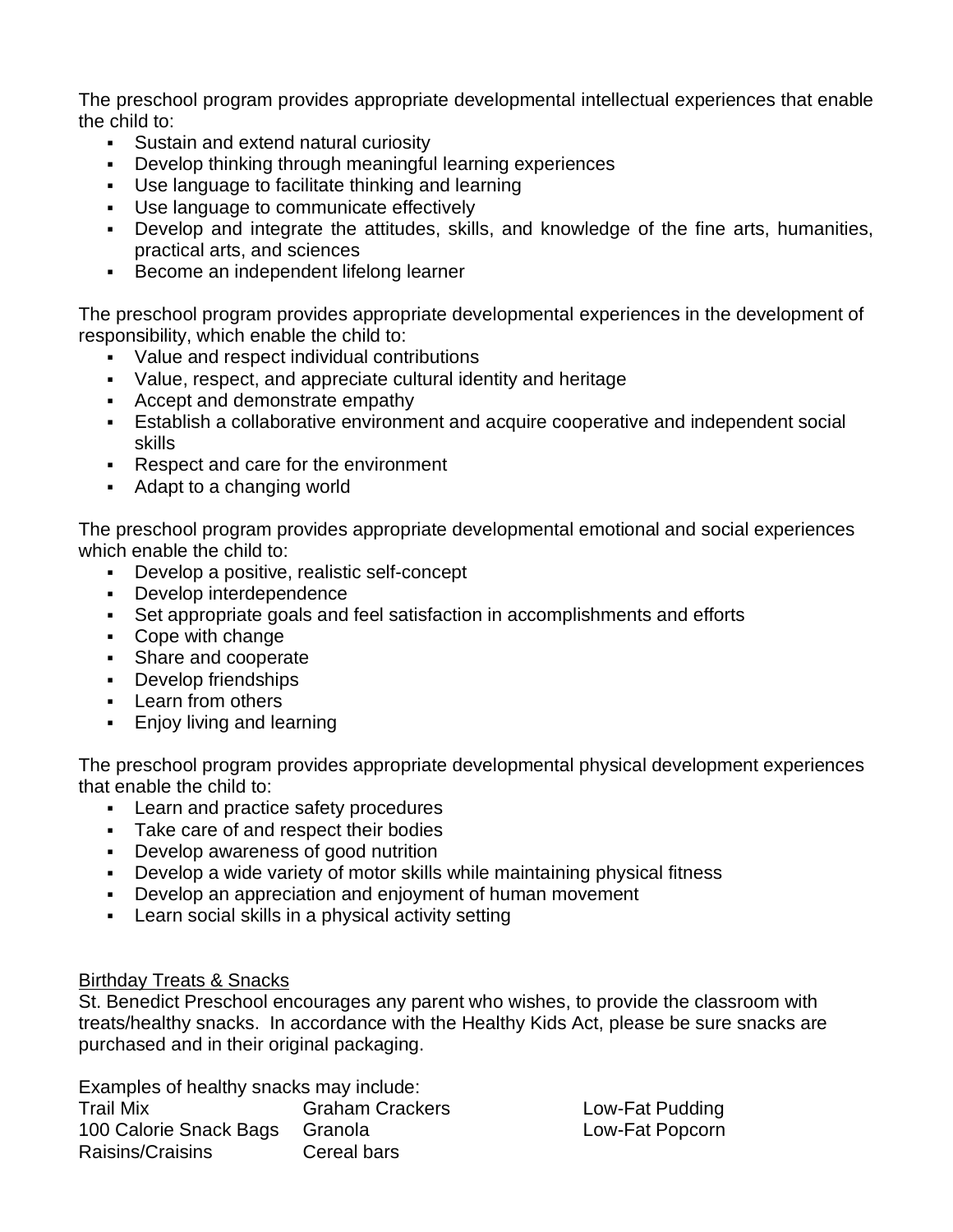## Child/Staff Ratios

#### 1 caregiver to 10 children

Class size is limited to 20 students in the 4/5-year-old section with a certified preschool teacher and a classroom assistant.

# Field Trips

Field trips may be offered at preschool. Permission slips will be required in advance of any field trip off school property.

# Absences

If your child will not be attending class for any reason, we ask that you inform us as far in advance as possible. If your call is outside normal school hours, please leave a message on the answering machine.

# Accidents/Emergencies

Incidents or accidents resulting in injury to a child will be reported on the day of the accident. The written report will be prepared by the staff person supervising the child at the time and shall include a general description of the incident and of the action taken, if any, by the staff at the school. If a child is hurt more severely, parents will be contacted and, if possible, the staff will transport the child as quickly as possible to the Emergency Room. Otherwise, an ambulance will be called.

# Change of address

Please notify the preschool immediately if you have a change of address or telephone number. This information must be kept up to date and is especially important in case of an emergency.

# Emergency Closing

Our school closings or delays will be the same as the DCSD. In the event of school closings due to inclement weather, St. Benedict School will send text and e-mail messages, a phone call and post on Facebook (Decorah St. Benedict). You may also utilize the notification system from the Decorah Community School District or listen to the local radio station.

# Classroom Behavior:

It is important to treat each child as an individual in a manner which is appropriate to the child's development, activity, and general well being. Consistency, positive reinforcement, natural consequences, and positive redirection are used at the preschool to shape appropriate behaviors in the children. Occasionally, a child will experience difficulty in adapting to the environment and/or abiding by certain rules of behavior in the group setting. If your child is exhibiting a behavior problem, we will call you to discuss the situation or a conference may be scheduled with your child's teacher or the director. We will work closely with you to see if the problem(s) can be resolved. Please discuss with the staff any changes, observation, questions, or suggestions you might have in dealing with your child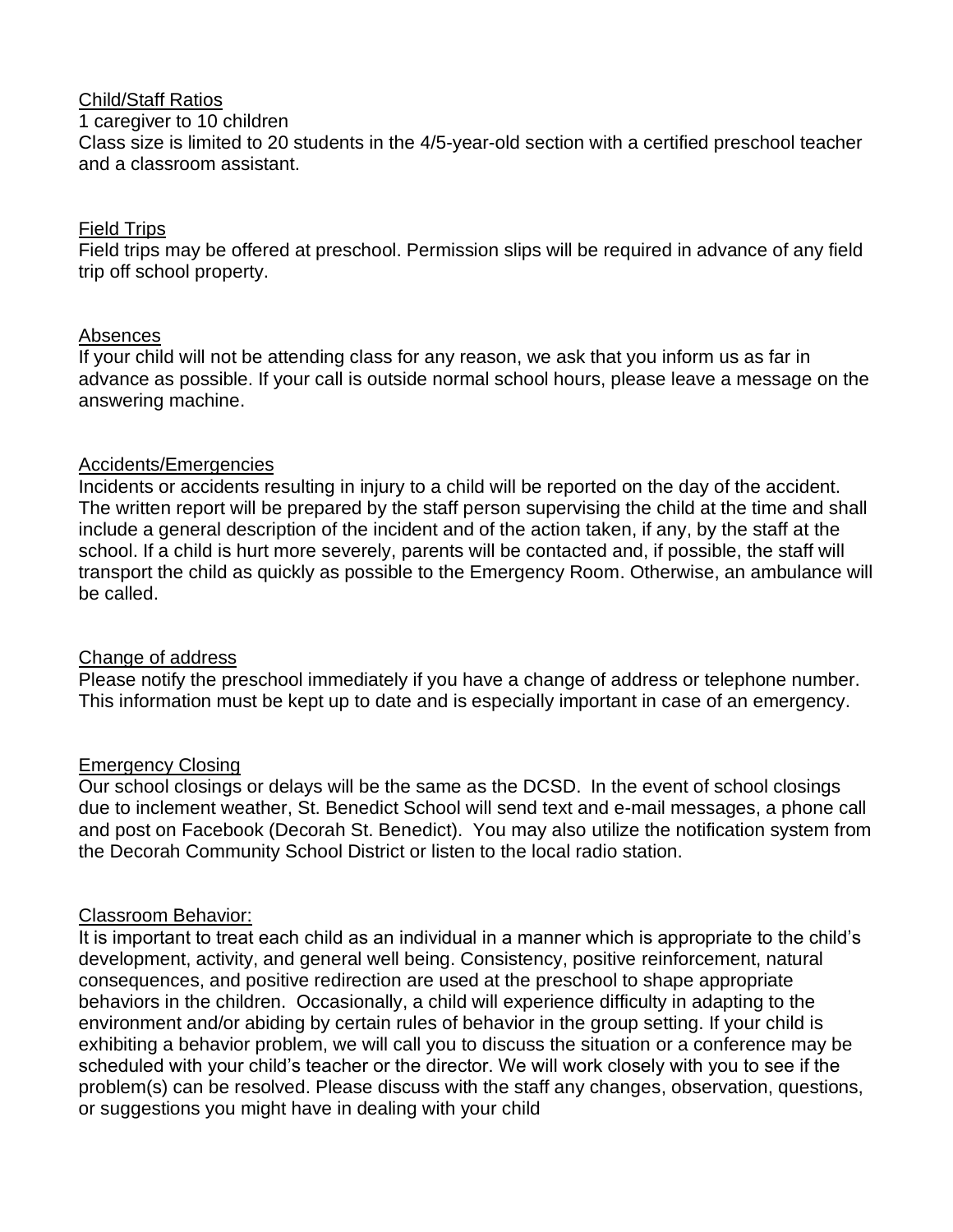#### Arrival & Departure

Arrival: Parents are responsible for dropping their children off using the preschool entrance. For safety reasons, parents are **never** to drop a child off and allow him or her to come into the building **unattended**. It is the parent's responsibility to make sure that a teacher/staff person knows the child has arrived and the parent is leaving. (See the notice about early arrival/late fees.) However, as students become more familiar with the preschool routine, parents are encouraged to walk students to the outer door and leave quickly. This allows students to hang up their own jacket, empty their own book bag, and so forth. Teaching independence, separation skills, and self-help skills is a major aspect of the preschool curriculum. Your help in this area is appreciated.

The playground will be supervised beginning at 7:40 for morning drop off. Please make sure the supervisor is outside before leaving your child. If you choose to do this please notify the preschool teachers.

Also, for safety reasons, please keep the center area in the parking lot free for access for all. Please do not park in the bus loading zone.

The preschool entrance doors by the parking lot will open beginning at 8:10. If your child arrives after 8:20, the entrance doors near the preschool will be locked. Please escort your child to the main school entrance and check in at the school office.

Likewise, at the end of the day, parents should personally inform the staff when taking a child home. The preschool teachers will escort the preschoolers outside the preschool entrance doors. Parents do not need to come in to the preschool room at the end of the school day. A direct parent contact for emergency purposes is needed on the emergency contact form. Please share a cell phone number or a phone number where a person will answer.

## Calendar & Days

An official calendar for the school year will be provided to parents at the August Open House. It coincides with St. Benedict's K-8 schedule as well as Decorah Community School District's, with the exception of the first day of school.

The 4-year-old class can choose either 4 half days, or 4 full days. Classes will meet on Monday, Tuesday, Thursday & Friday. The half day option is from 8:15-12:15 and the full day option is from 8:15-3:00.

## **Shoes**

Please make sure that your child has comfortable shoes to wear. Sandals should have backs to enable the children to participate in all activities and to prevent unnecessary slips and falls.

# Toys

Students are asked to not bring toys to preschool. We cannot be responsible for lost or broken toys. A large assortment of toys are provided.